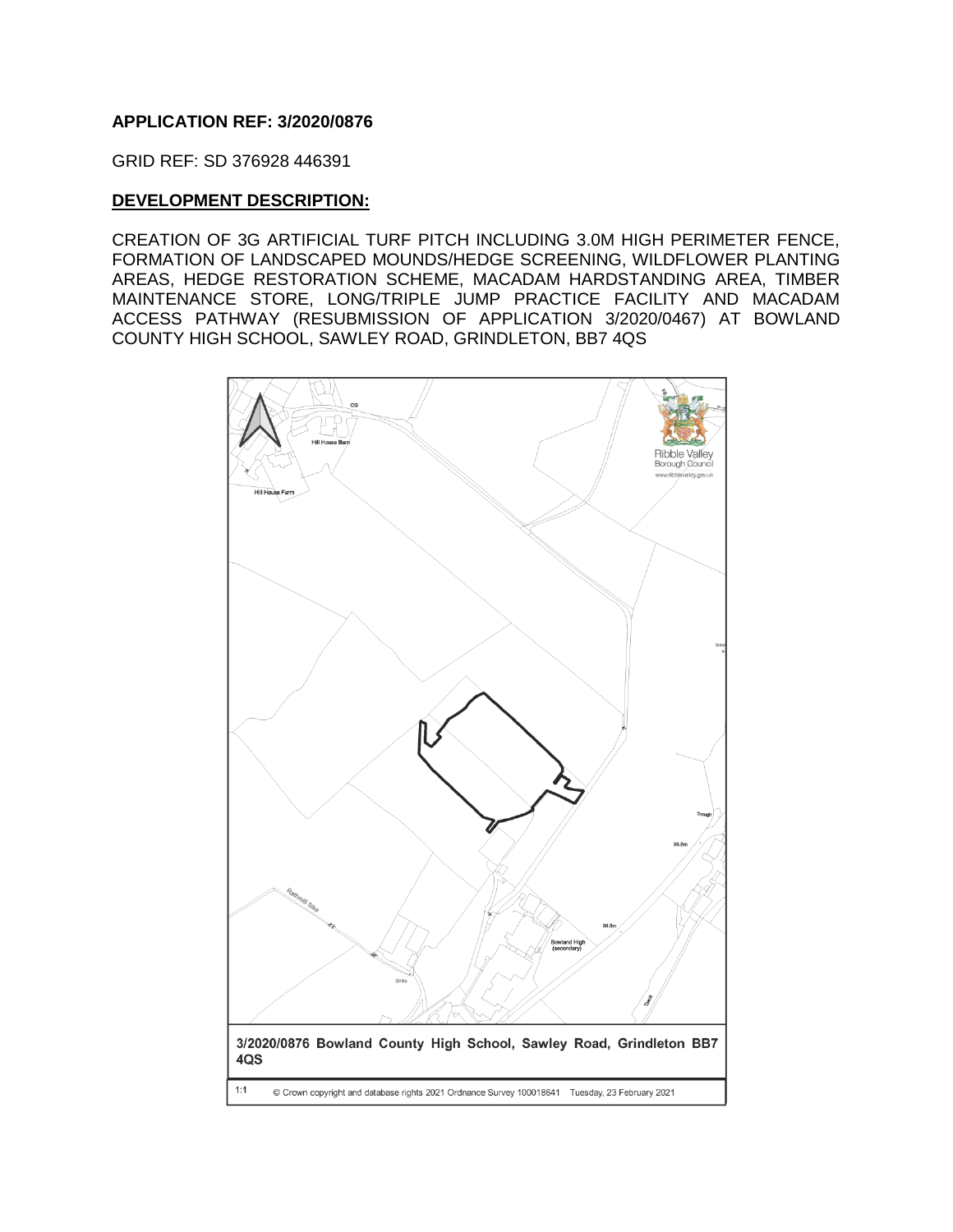# **CONSULTATION RESPONSES/REPRESENTATION MADE:**

### **PARISH COUNCIL:**

The Parish Council appreciate that the school needs up to date sports facilities and that the present ones are inadequate. They acknowledge the changes that have been made from the previous application and therefore do not have any objections to this application. The PC also share/notes the concerns of some residents who feel that flood lights should not be permitted and that the facilities would not be for greater community use. They feel that the changes made should be appropriate for the village setting and respect the AONB. They have questioned the height of the 3m fencing and wonder could this be substituted, in part by trees.

### **ENVIRONMENT DIRECTORATE (COUNTY SURVEYOR):**

With respect to this application we would not raise any objections to the development.

#### **LEAD LOCAL FLOOD AUTHORITY:**

No comment.

#### **AONB PARTNERSHIP:**

No objection.

#### **SPORT ENGLAND:**

Given the limited current sporting use of the playing field, and the sporting benefits of the AGP for school use, it is Sport England's opinion that on balance the AGP meets Sport England Policy Exception E5 and paragraph 97(c) of the NPPF. Therefore, Sport England raises no objection to this proposal.

#### **ADDITIONAL REPRESENTATIONS:**

Fifteen letters of objection have been received and raise the following concerns:

- Concerns regarding increased flood risk.
- Impact on highway safety.
- Opening hours are very long.
- Noise and pollution.
- Damage to wildlife habitats.
- The school does not own the access track.
- No consultation by school.
- Traffic at school opening and closing times is chaos.
- Number of healthy trees have been removed.
- The development will be an eyesore.
- Facility is not required.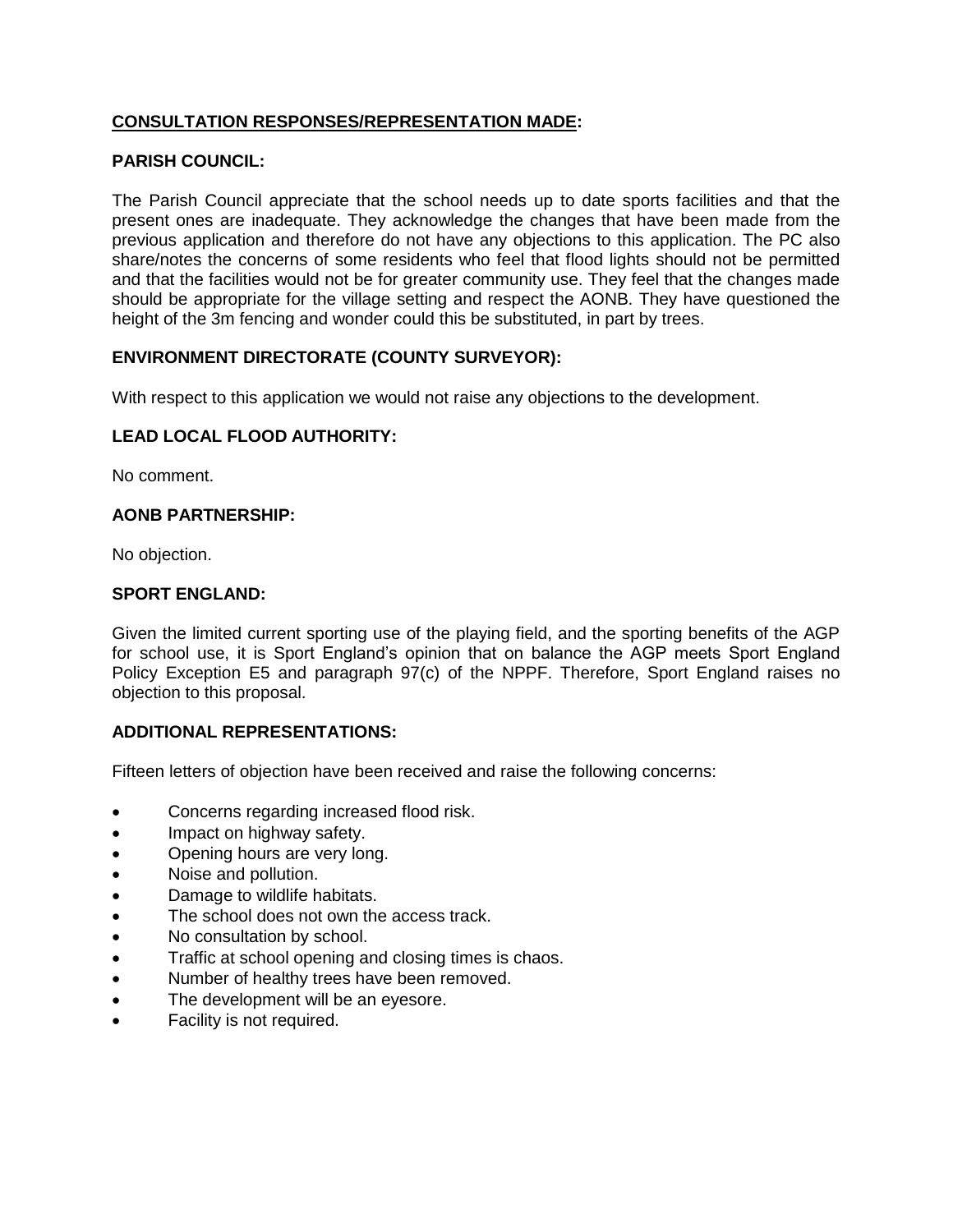# 1. **Site Description and Surrounding Area**

- 1.1 Planning consent is sought for the creation of 3G artificial turf pitch including 3m high perimeter fencing, macadam hardstanding area, timber maintenance store, long/triple jump practice facility and macadam access pathway at Bowland County High School, Sawley Road, Grindleton.
- 1.2 Bowland County High School is situated in a rural location 1.2km north east of the village of Grindleton and in the Forest of Bowland AONB. The application site comprises two grass fields. Football pitches and a running track are located on the south western field, and the north eastern field is used for general sporting activities.
- 1.3 The school complex is located to the south east of the proposed development site. The site is bounded on three sides by agricultural land. Vehicular access to the fields is taken from a privately maintained access track which also serves Hill House Farm and a number of other domestic properties that are located further north. The application site currently contains relatively few features of ecological interest although according to the representations received a number of trees and hedgerows have been removed from the site.
- 1.4 There is an existing gravel car park that was constructed temporarily in conjunction with development of the school in 2012. However, this does not have the benefit of planning consent for permanent use.

# 2. **Proposed Development for which consent is sought**

- 2.1 The application seeks permission to create a new Artificial Grass Pitch (AGP) measuring 88m x 56m (including 3m run-offs) to improve sporting and recreational facilities at the school. The proposal is sought not only for the benefit of the school but also for use by partner organisations and sports clubs in the surrounding area. Whilst community use in the evenings and weekends is proposed, this would be limited to daylight hours only and the majority of usage would be by Bowland High School pupils during the school day. The AGP would offer a variety of football pitches and training areas within the same enclosed space by using multiple pitch markings.
- 2.2 This application is a re-submission of an earlier withdrawn application. The applicant has sought to overcome concerns in relation to the previous scheme by removing floodlighting, reducing proposed hours of use and reducing the height of perimeter fencing. The proposals now also incorporate a comprehensive scheme of soft landscaping.
- 2.3 The proposed AGP would be predominantly located within the north-eastern field area. The area remaining in the south-western field would be maintained as a natural turf playing field. The north-eastern field is used for a low standard of sports activities due to site contours and the proposed AGP would result in the school being able to make far better use of the area to serve the school's summer and winter sporting curriculum. At present the outdoor playing fields are unusable between 6 and 12 weeks per year.
- 2.4 Due to the slope of the land and the requirement for a level playing surface the proposals include a cut-and-fill operation which would include a 2.5m cut from the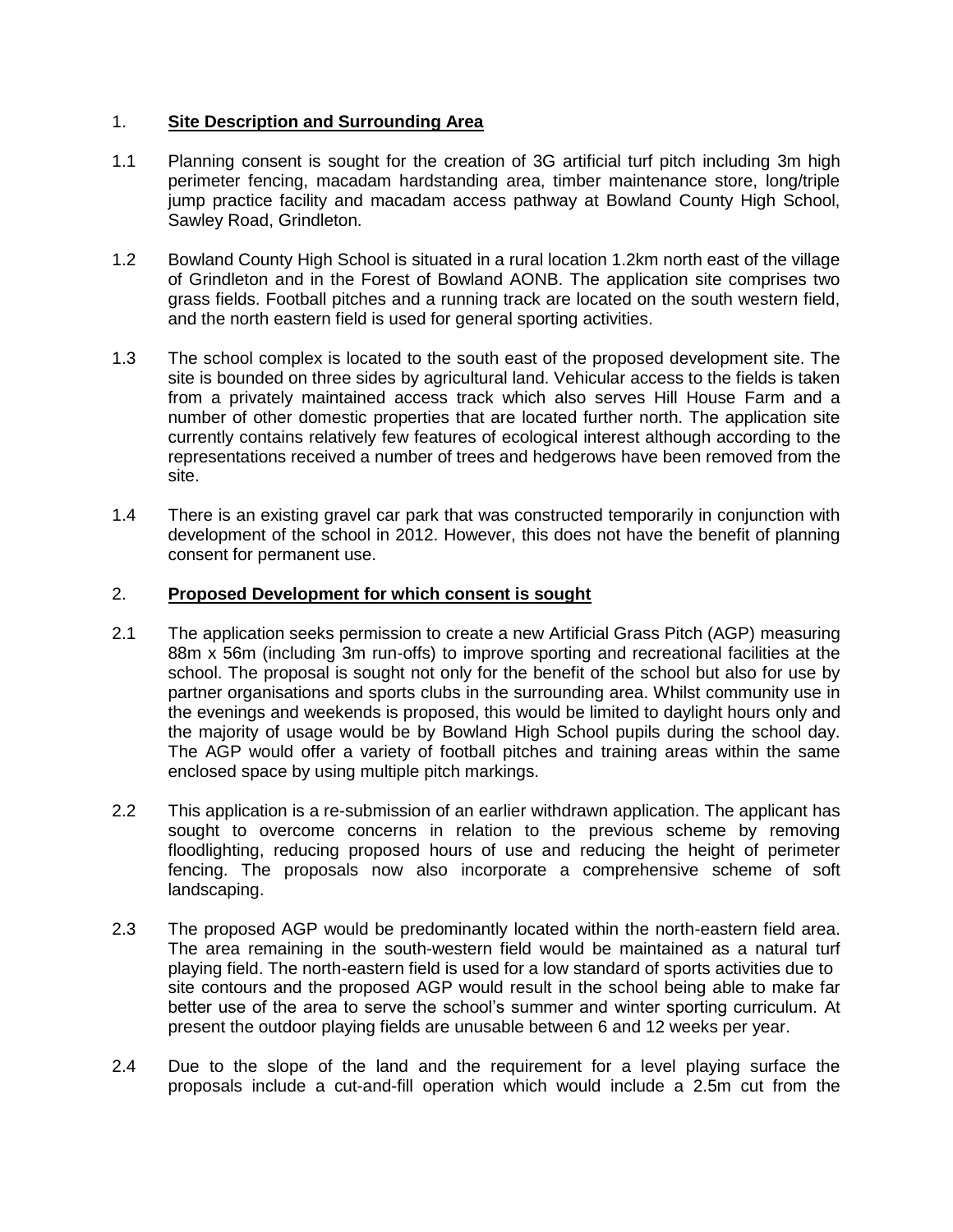northern section of the proposed AGP site and subsequent 1.1m fill along the south western area.

- 2.5 The proposed height of the new open steel mesh ball stop fencing and entrance gates around the AGP would be 3m. There would also be a steel mesh pitch perimeter barrier internally within the pitch enclosure to segregate the artificial pitch surface and adjoining hard standing area. A small timber maintenance store is also proposed and a new triple/long jump facility at the south eastern end of the AGP which would have blue runway surface to a sandpit.
- 2.6 The hours of use sought are 0900 to 2100 hours on weekdays and 0900 to 1600 hours at weekends with the expected usage outside of school hours to be primarily local organisations, sport clubs and community groups. No changes are sought to the existing parking arrangements at the school. The commercial use of the AGP would be limited to outside of school hours when the schools parking facilities are predominantly free.

#### 3. **Relevant Planning History**

LCC 3/2010/0495 - Proposed construction of an all-weather multi use playing surface with 3m high weld mesh fencing, consolidation and extension of existing footpath and associated landscaping. Approved with Conditions.

LCC 03/12/1059 - Demolition of part of the school buildings and construction of a 2/3 storey building, external walkway, glazed link roof, remodelled caretaker building, and reconfiguration of parking and external play areas. Approved with Conditions.

3/2020/0467 - Creation of 3G artificial turf pitch including 4.5m high perimeter ballstop fencing, macadam hardstanding area, LED floodlighting system, timber maintenance store, long/triple jump practice facility and macadam access pathway. Withdrawn.

#### 4. **Relevant Policies**

Ribble Valley Core Strategy:

Key Statement EN2 – Landscape Key Statement EN4 – Biodiversity and Geodiversity Key Statement DMI2 – Transport Considerations Policy DMG1 – General Considerations Policy DMG2 – Strategic Considerations Policy DMG3 – Transport and Mobility Policy DME1 – Protecting Trees and Woodlands Policy DME2 – Landscape and Townscape Protection Policy DME3 – Site and Species Protection and Conservation

National Planning Policy Framework National Planning Policy Guidance

#### 5. **Assessment of Proposed Development**

#### 5.1 Principle of Development: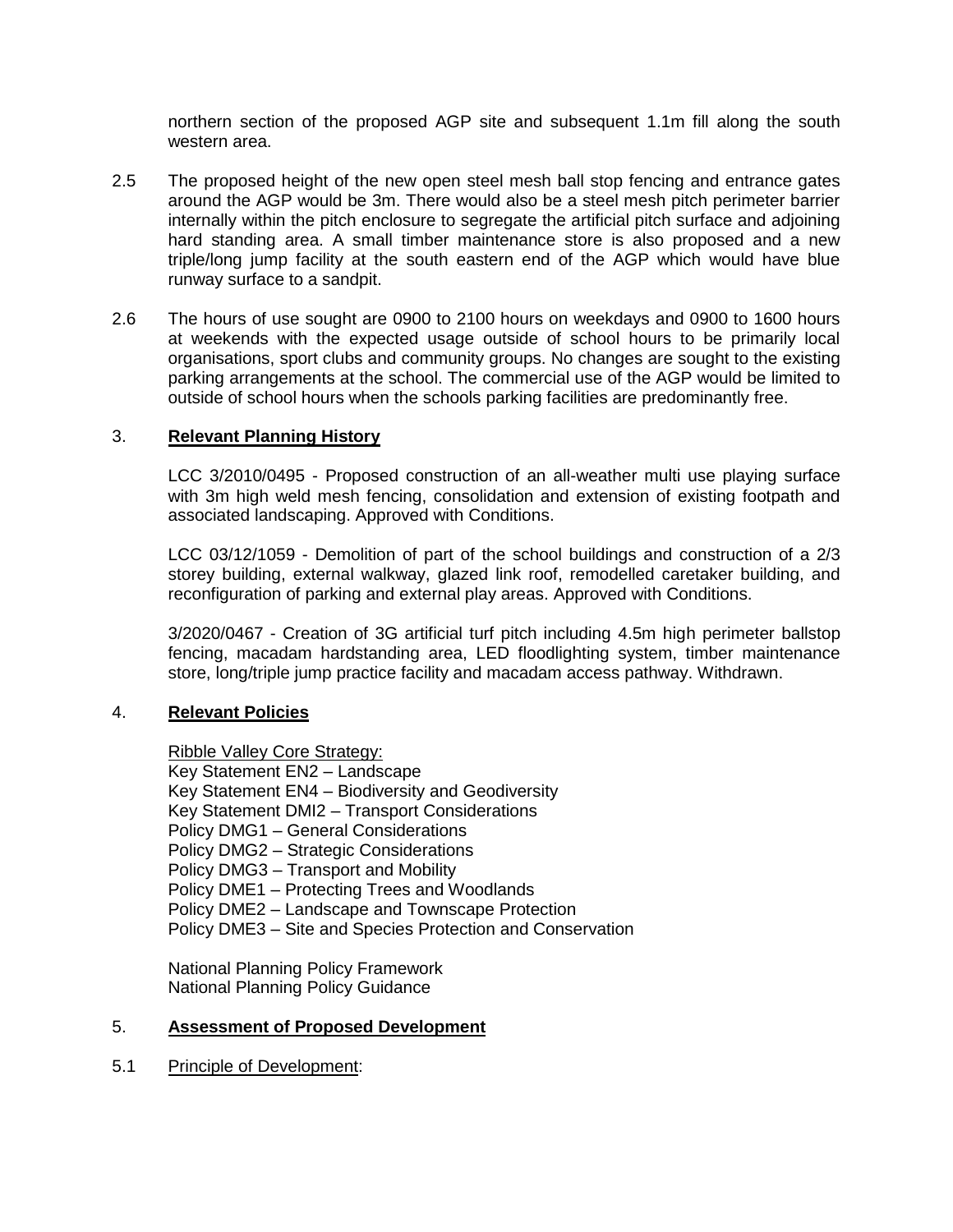- 5.1.1 Policy DMG2 of the Core Strategy is relevant to the determination of this application given the site lies within the Forest of Bowland AONB. Policy DMG2 states that outside the defined settlement areas development must meet one of six considerations including 'development for small-scale uses appropriate to a rural area where a local need or benefit can be demonstrated' and development for 'small-scale tourism or recreational developments appropriate to a rural area'. Whilst it is considered that the benefits to the local community are likely to be limited due given there would be no sports lighting, the Artificial Grass Pitch (AGP) will have significant sporting benefits to support the school's own curriculum and extra-curricular activities.
- 5.1.2 Key Statement DS1 of the Core Strategy states that new retail and leisure development will be directed towards the centres of Clitheroe, Longridge and Whalley. Key Statement DMI2 and Policy DMG3 of the Core Strategy require development to minimise the need to travel and have convenient links to public transport. The application site is located over 2 miles from the nearest Tier 1 Village. There are no public bus services to the school. As such, any users associated with partner organisations and sports clubs would be solely reliant on the private car to access the site and the proposed facility would be inaccessible to those without access to a motor vehicle.
- 5.1.3 It is generally considered that a leisure facility of this nature would be more suitably located in one of the borough's Principal Settlements which has good access to the strategic road network and public transport links and would be within walking or cycling distance of a significant population of potential users such that it would limit the number of cars journeys and enable the use of more sustainable transport methods. However, in this case it is envisaged that the facility would be used predominantly for school use and would have considerable sporting benefits for the school and its pupils.
- 5.1.4 Policy DMB4 relates to the provision of open space and states that 'consent may be granted for the loss of existing public open space (including private playing fields) where replacement facilities are provided…'. Paragraph 97 of the NPPF also states:

*Paragraph 97. Existing open space, sports and recreational buildings and land, playing fields, should not be built on unless:*

- *a) an assessment has been undertaken which has clearly shown the open space, buildings or land to be surplus to requirements; or*
- *b) the loss resulting from the proposed development would be replaced by equivalent or better provision in terms of quantity and quality in a suitable location; or*
- *c) the development is for alternative sports and recreational provision, the benefits of which clearly outweigh the loss of the current or former use.*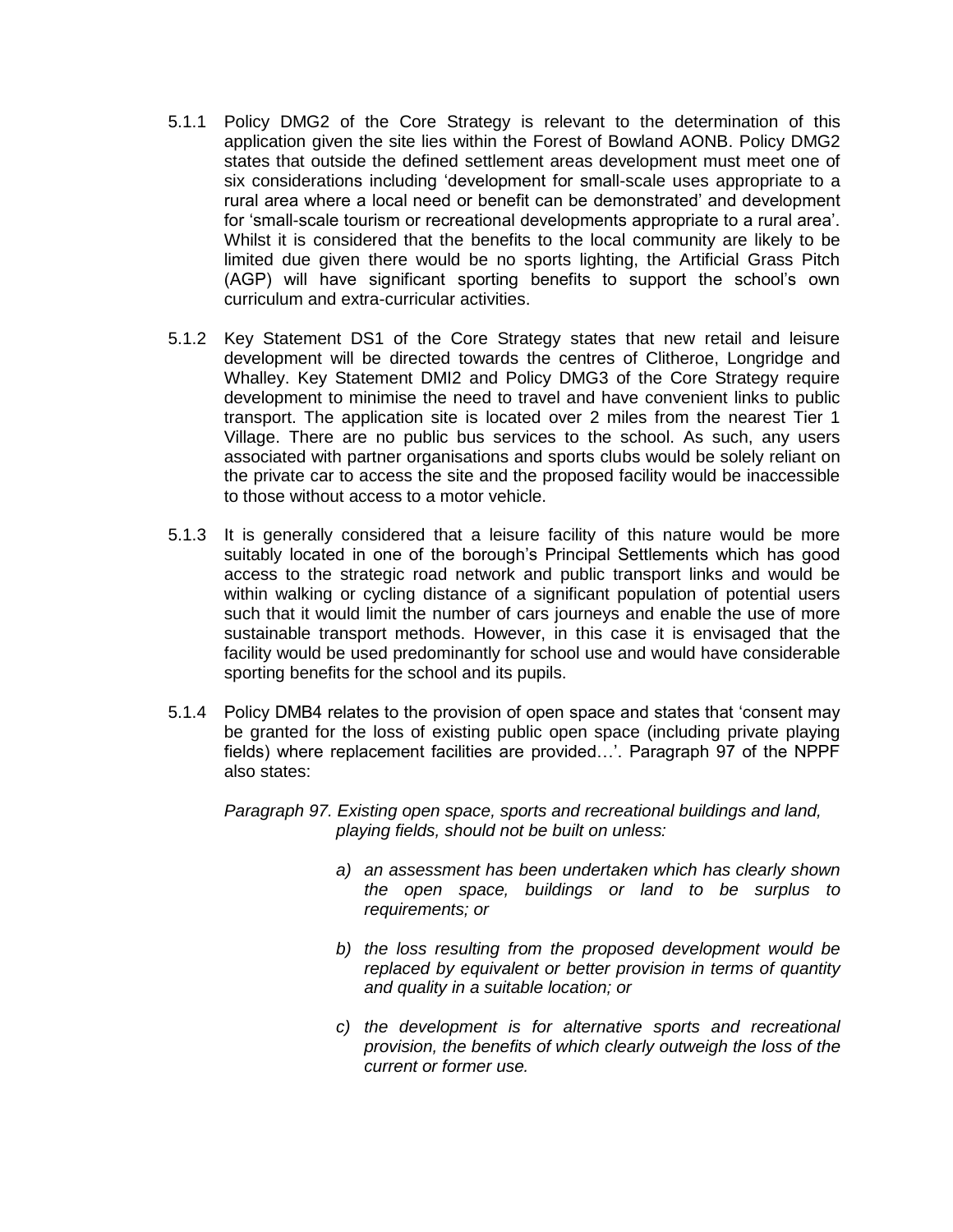- 5.1.5 Sport England has assessed the potential benefit of the new AGP by taking into account a number of considerations. Sport England states it is clear that the Artificial Grass Pitch (AGP) will have significant sporting benefits to support the school's own curriculum and extra-curricular activities. It is also clear that whilst the area is technically a playing field it has topographical issues that can only be addressed by significant earthworks to ensure a level surface suitable for natural turf pitches.
- 5.1.6 Although a table has been provided showing those clubs in the East Lancashire area who have expressed an interest in using the AGP, Sport England are not convinced the extent of community use envisaged is achievable. Not least many of the sports clubs are located close to existing AGP's in Burnley and Pendle that currently have spare capacity during the peak periods. The lack of sports lighting will decrease the amount of usage by community and sports groups, and the 36 hours per week that AGP's are normally able to offer cannot be achieved. Typically, an AGP without sports lighting is only capable of offering between 10- 16 hours per week of community use. This means that the sporting benefits of the AGP are for school use rather than community use.
- 5.1.7 Given the limited current sporting use of the playing field, and the sporting benefits of the AGP for school use, it is Sport England's opinion that on balance the AGP meets paragraph 97(c) of the NPPF.
- 5.1.8 Having regard to the above, whilst the AGP would be situated in a relatively unsustainable location that would necessitate travel by private motor vehicles for potential users, it is considered that the facility would be used predominantly for school use and, nevertheless, would be a significant benefit for the school. Further consideration must be given to the acceptability of the proposed development particularly in terms of its visual and landscape impact, the effect of the residential amenity of occupants of nearby homes, its impact on ecology and highway safety considerations.

#### 5.2 Impact upon Residential Amenity:

- 5.2.1 The proposed development could potentially affect the residential amenity of neighbours through the generation of noise. The nearest residential property is over 200 metres from the application site. It is acknowledged that the field is used for sporting activities at present and that this existing use could generate some noise – as such, the existing situation is the fall-back position against which the proposals should be measured. There are however fundamental differences between the existing and proposed use at the site. The existing use is restricted to activities associated with the school only and, by the applicant's own admission, the field on which the proposed AGP is to be sited is underused.
- 5.2.2 The proposal would result in an increase in the intensity of the use of the site and would extend the hours of use into late afternoons, evenings and weekends during summer months.
- 5.2.3 Although no assessment of noise has been provided, the Council's Environmental Health Officer (EHO) has raised no objections to the proposals. The fencing type will be steel open mesh fencing and has been designed to aid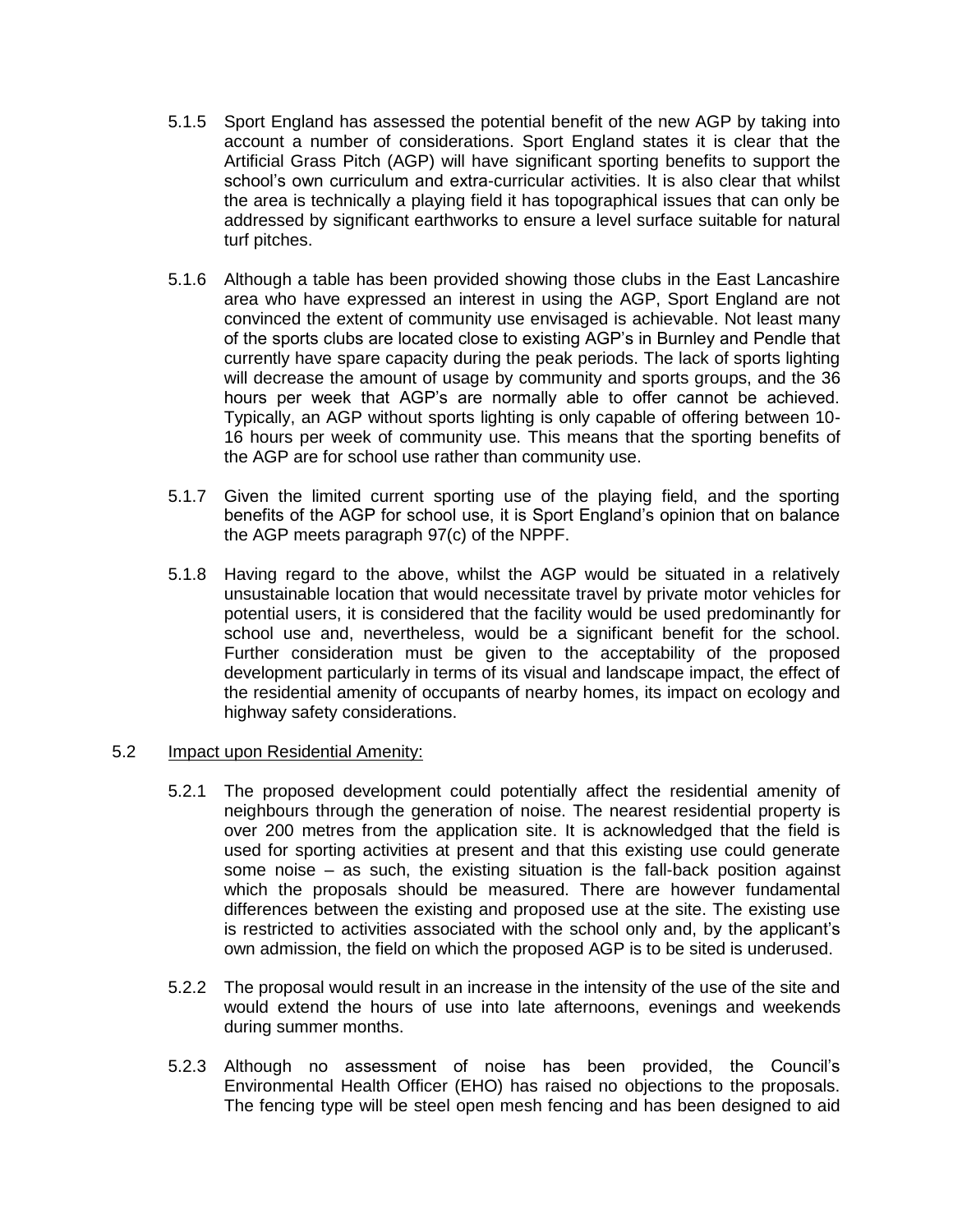noise reduction and acoustic attenuation by reducing rattle and vibration from ball impacts. Given the distance between the proposed AGP and the nearest residential properties it is unlikely that the proposals would result in any undue harm to the residential amenities of nearby occupants to warrant refusal of the application. However, the applicant aims to introduce a noise management plan with procedures to minimise any potential noise impact from users of the facility.

#### 5.3 Density/Visual Amenity/External Appearance:

- 5.3.1 The application site is located in the Forest of Bowland AONB. Paragraph 172 of the Framework states that, 'Great weight should be given to conserving and enhancing landscape and scenic beauty in National Parks, the Broads and Areas of Outstanding Natural Beauty which have the highest status of protection in relation to these issues. The conservation and enhancement of wildlife and cultural heritage are also important considerations in these areas,…'. Key Statement EN2 of the Core Strategy repeats the requirement to protect, conserve and enhance the landscape and character of the AONB.
- 5.3.2 At present the application site forms part of a sloping area of undeveloped grassland with land gently rising to the north, south and west. To the south of the site is the school complex. The site is relatively open insofar that its boundaries at present are not defined by natural screening features such as trees or hedges. The most prominent views of the site are from the private access track to the east and south-east. There are no views of the site from the public highway. The nearest public footpath is approximately 150 metres to the north-east. Views of the site are therefore localised.
- 5.3.3 The applicant has sought to minimise the visual impact of the development by using open mesh ball-stop fencing finished black in colour to assimilate into the rural context of the area. The perimeter fencing is required in order to contain footballs within the pitch and prevent unauthorised usage/access but has been limited to 3 metres in height. The artificial surface of the pitch would be coloured green and is designed to look like natural turf.
- 5.3.4 As noted above, there would be a requirement to create a level playing surface by carrying out a cut and fill operation. The north and north-western parts of the proposed SGP in particular would be cut into the earth by a maximum of 2.5 metres such that the 3 metre-high perimeter fencing along the north-east and north-west pitch sides would be partially screened by land levels around the pitch perimeter. The fill operation would take place to the south and south-western pitch areas that face towards the school and the existing grass playing pitch and graded landscape bunds planted with wildflower mix would be created to soften the appearance of the proposed AGP.
- 5.3.5 In order to aid assimilation of the proposals into the surrounding landscape the applicant has proposed a scheme of landscaping which includes woodland tree planting to the north-west and east of the proposed playing pitch to be comprised of native tree species, perimeter hedgerow planting interspersed with individual trees and, as noted above, graded landscape bunds planted with wildflower mix. In combination it is considered that the proposed landscaping would aid to soften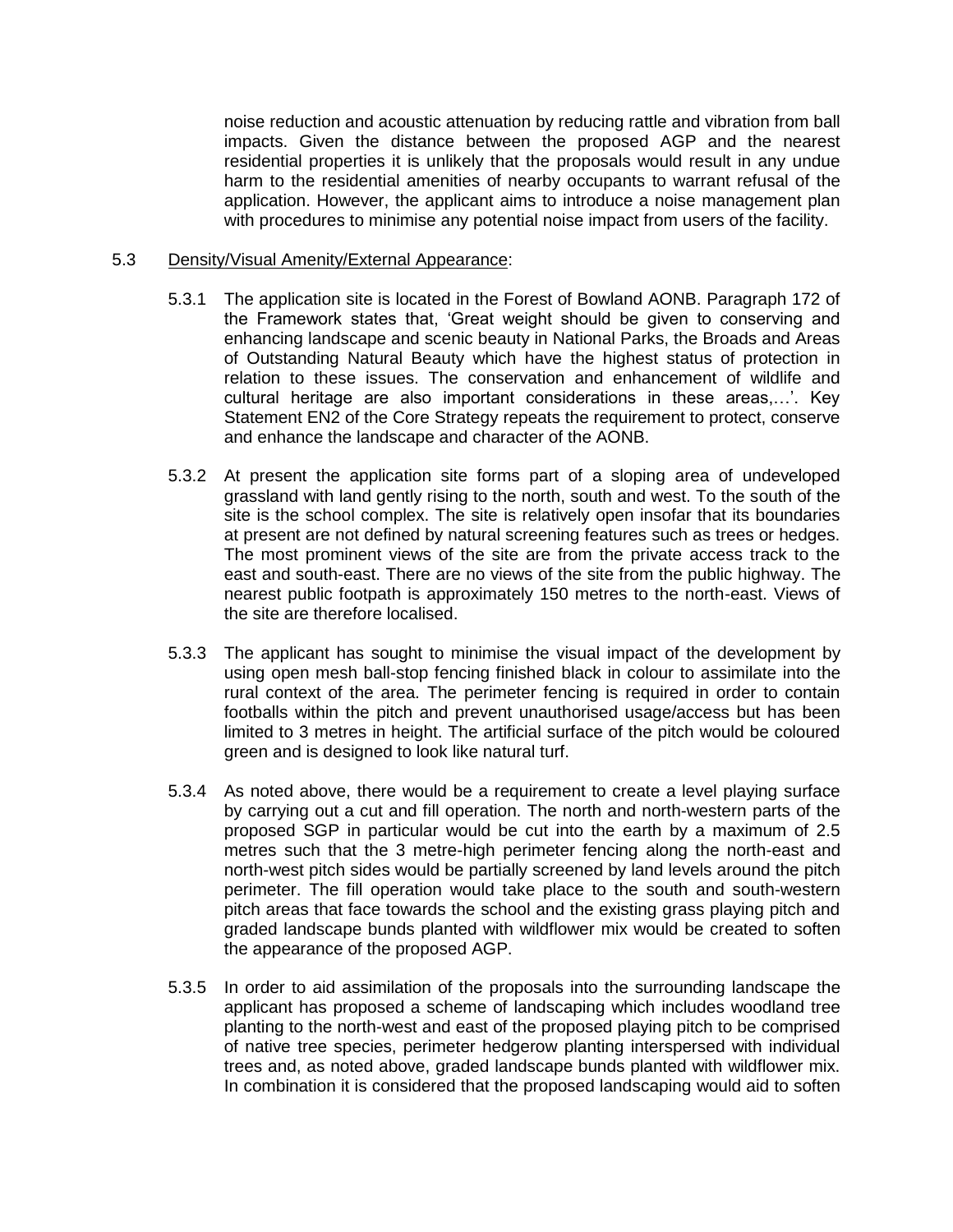the appearance of the development proposals such that they would be largely assimilated into wider landscape.

- 5.3.6 The AONB Officer has raised no objection to the application commenting that whilst the proposal would have some landscape and visual effects on the AONB it is clear that the applicant has made significant efforts to mitigate these effects with the inclusion of landscaping, native hedgerow establishment/restoration and wildflower areas. Should consent be granted a detailed landscaping scheme would be required to be submitted to and agreed by the local planning authority.
- 5.3.7 In the event that permission is granted, concerns have been raised relating to the prospect of future planning applications for floodlighting at the site. It is noted that the AONB Partnership objected to the previously withdrawn application partly on the basis of the impact of artificial floodlighting. Nevertheless, any future application would have to be dealt with on its own merits taking into account the particular circumstances of the case.

### 5.4 Highway Safety:

- 5.4.1 The County Highways Officer has raised no objections to the proposals. Usage during the school day would be by the school itself and so would not represent any increase in parking demand.
- 5.4.2 New trips would be generated by the introduction of the proposed AGP outside of school hours. The expected usage of the facility outside of school hours would be primarily by local organisations, local sports clubs and community groups. The school already has a significant amount of parking totalling 74 car parking bays. Outside of the school day during evenings and weekends the school parking areas would be free and there would be capacity to meet demand.
- 5.4.3 Parking and highway safety are identified as matters of concern by objectors who note that school parking spaces often continue to be used by teaching staff after school hours due to after-school clubs or activities. It is therefore recommended that in order to ensure that additional vehicle movements generated by the proposed development would not occur at peak times at the start and end of the school day, hours of use of the AGP for non-school use should be restricted to the hours of 16.30 to 21.00 during term-time.
- 5.4.4 Taking into account these time restrictions and lack of floodlighting, commercial or 'community' use of the AGP could only take place during daylight hours which would prevent weekday use from mid-autumn to early-spring. It is noted that there would be one-off occasions when school parking may be used during weekday evenings, on parents evening for example. However, it would be necessary for the school to manage parking at the site accordingly on those particular occasions.

#### 5.5 Ecology and Trees:

5.5.1 The application is supported by an Ecological Appraisal. This confirms that the majority of the site comprises amenity grassland which is considered to be of low ecological value. The appraisal does however assess the potential of buildings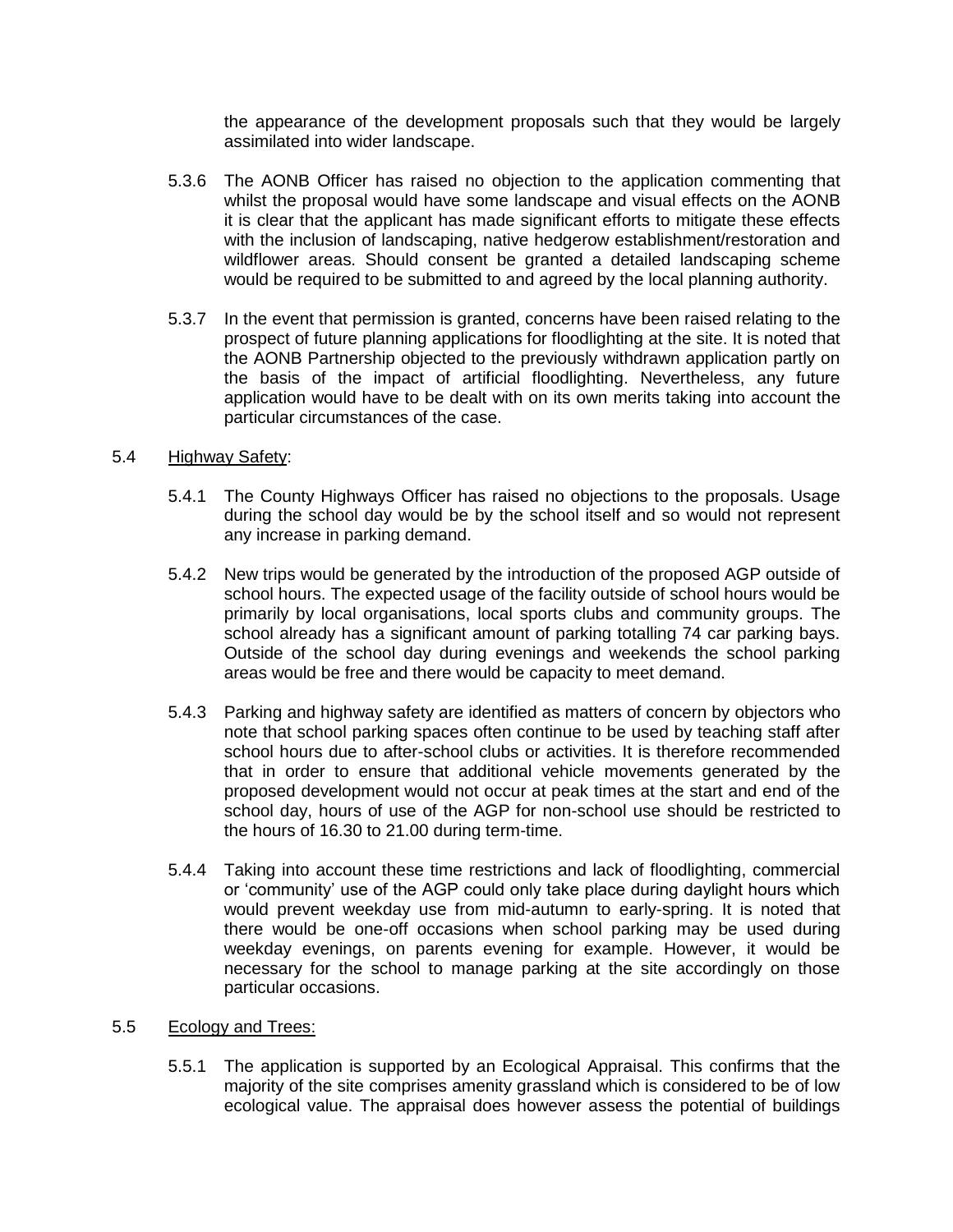and trees within and adjacent to the site for bats and other protected species. It is considered that the majority of the site provides limited bat foraging habitat although one of the existing buildings along the south-eastern site boundary has moderate roost potential. No works are proposed to the building as part of this planning application.

- 5.5.2 The proposal would include the loss of amenity grassland, vegetation and shrubs. The proposals also include the realignment of a drainage ditch. Whilst the proposals would not impact or protected species or species of conservation concern the application proposes mitigation for the loss of grassland, vegetation and shrubs through the planting of wildflowers around the AGP perimeter and restoration of an existing hedgerow along the south-west boundary of the fields by planting native species specimens.
- 5.5.3 There are no trees within the main boundary of the site that are of notable size/quality to contribute to the visual amenity of the area. The proposed scheme of landscape planting, including the planting of native trees, would aid in softening the appearance of the proposed development with the added benefit of biodiversity enhancement, improving foraging potential and connectivity across the site. Subject to the development being completed in accordance with the recommendations in the Ecology Appraisal and the provision of landscape planting the proposals would accord with the requirements of Policy DME3 of the Core Strategy.

# 5.6 Other Considerations:

- 5.6.1 The application site is located within flood zone 1. Part of the site is located in areas of medium and high risk of surface water flooding. A ditch is located within the development site and is proposed to be re-routed around the pitch to ensure that the flow of water through the ditch is unaffected by the development. The AGP would include a permeable sub-base to ensure that surface water drainage would be restricted to greenfield run-off rates to ensure that the rate of surface water run-off from the site does not increase when compared with the existing situation. United Utilities and the Lead Local Flood Authority have raised no objections to the proposed drainage design.
- 5.6.2 The proposed AGP would be operated and managed by Bowland High School under existing arrangements in place. The school has approximately 570 students and has a site grounds team of two full-time employees. The opening and closing of the facility will be managed by this site team as the pitch will be located in the secure grounds of the school.
- 5.6.3 Whilst concerns raised by objectors regarding anti-social behaviour at the site are noted the access to the school will be monitored by the site grounds team with the use of the CCTV system the school has in place. Whilst any of the schools facilities are in use, there is always at least one of the site team on site to coordinate the use and to deal with any enquiries/emergencies.

# 6. **Conclusion**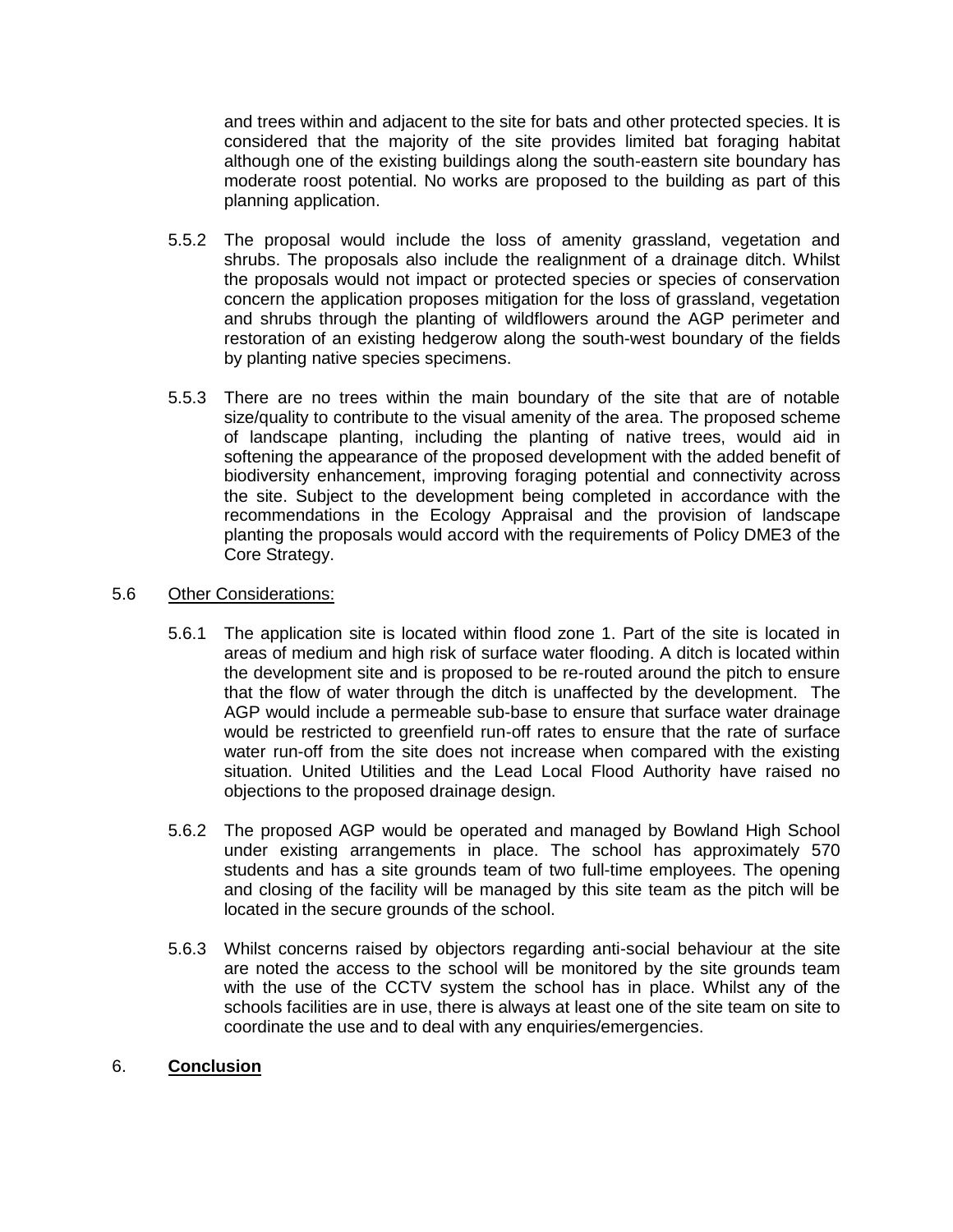6.1 Having regard to all of the above, it is considered that the proposal would provide a considerable improvement to school facilities and improve the pitch provision in the local area. The applicant has made significant efforts to mitigate the effects of the proposed development on the AONB and whilst it is acknowledged that the AONB is afforded the highest status of protection and Key Statement EN2 of the Core Strategy seeks to protect, conserve and enhance their natural beauty, the visual and landscape harm arising from the proposed development would be minor and would be adequately mitigated through sensitive landscaping measures. Accordingly, it is recommended that planning permission is granted subject to appropriate planning conditions.

**RECOMMENDATION:** That permission be GRANTED subject to the following conditions:

1. The development must be begun not later than the expiration of three years beginning with the date of this permission.

REASON: Required to be imposed by Section 51 of the Planning and Compulsory Purchase Act 2004.

2. Unless explicitly required by condition within this consent, the development hereby permitted shall be carried out in complete accordance with the proposals as detailed on drawings:

SSL2277 01 Site Location Rev 02 SSL2277 02 Proposed Site Plan Rev 01 SSL2277 04 Proposed Elevations Rev 00 SSL2277 07 Existing Site Plan Rev 00 SSL2277 08 Cross Sections Rev 01 SSL2277 09 Cross Sections 2 Rev 01 SSL2277 10 Proposed Landscaping Plan Rev 02 SSL2277 11 Proposed Construction Access Rev 02

REASON: For the avoidance of doubt since the proposal was the subject of agreed amendments and to clarify which plans are relevant to the consent.

3. The fencing and ground surfacing materials, detailed on the approved plans, shall be used and no others substituted. All fencing and ground surfacing materials shall thereafter be retained in accordance with the approved details at all times.

REASON: To ensure that the materials used are visually appropriate to the locality.

4. Prior to the commencement of the development details of the native tree planting shown on approved plan SSL2277 10 shall have been submitted to and approved in writing by the Local Planning Authority. The details shall indicate the types and numbers of trees and shrubs to be planted, and their distribution on site.

REASON: To maintain and enhance the appearance of the locality

5. All planting, seeding or turfing comprised in the approved details of landscaping, including the native tree planting referred to in condition 04, shall be carried out in accordance with the approved details in the first planting and seeding seasons following the completion of the development.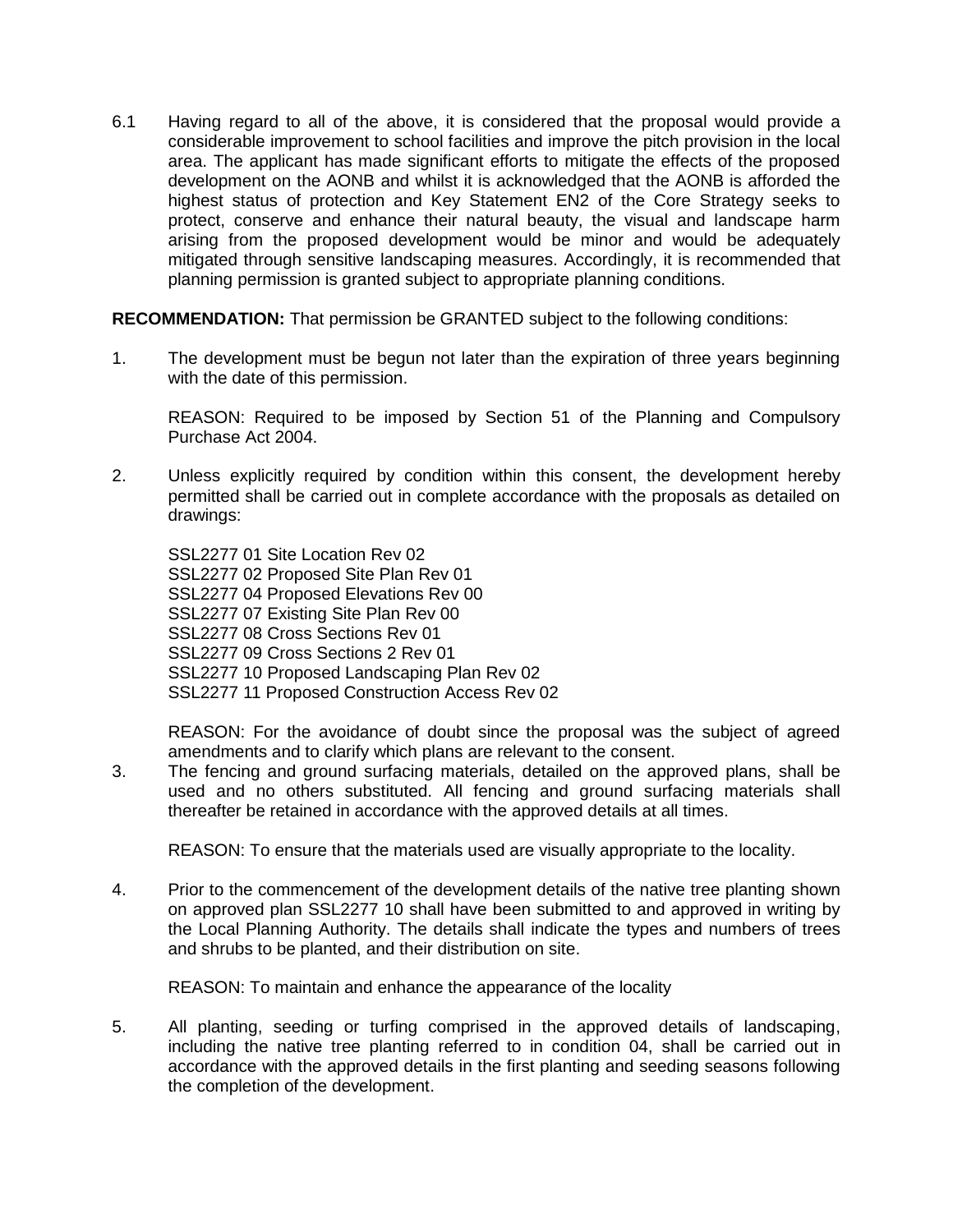REASON: To ensure that a satisfactory landscaping scheme for the development is carried out to mitigate the impact of the development and in the interest of the appearance of the locality.

6. Notwithstanding the submitted details, no development, including any site preparation, demolition, scrub/hedgerow clearance or tree works/removal shall commence or be undertaken on site until a landscape management plan, including management responsibilities and maintenance schedules for all landscape areas has been submitted to and approved in writing by the Local Planning Authority.

For the avoidance of doubt the details shall also indicate that the landscaping proposals shall be maintained for a period of not less than 25 years to the satisfaction of the Local Planning Authority. This maintenance shall include the replacement of any tree or shrub which is removed, or dies, or is seriously damaged, or becomes seriously diseased, by a species of similar size to those originally planted.

The landscape management of the site shall thereafter be carried out in strict accordance with the approved details.

REASON: In order to ensure that the landscaping hereby approved is adequately and appropriately managed.

7. The development shall be undertaken in strict accordance with the recommendations contained in section 5 of the submitted Ecological Report by Bowland Ecology (dated September 2020).

REASON: To ensure the protection of species/habitat protected by the Wildlife and Countryside Act 1981 (as Amended) and in the interests of biodiversity and to enhance habitat opportunities for species of conservation concern/protected species and to minimise/mitigate the potential impacts upon protected species resultant from the development.

8. No external lighting shall be installed at any part of the development unless a further planning permission has first been granted in respect thereof.

REASON: In the interests of general amenities of the locality and the amenities of nearby residents.

9. During the period of construction no building or engineering operations within the site shall take place other than between 07:30 hours and 18:00 hours Monday to Friday and between 08:30 hours and 14:00 hours on Saturdays, and not at all on Sundays or Bank Holidays.

REASON: In order to protect the amenities of existing residents.

10. Notwithstanding the submitted details, prior to first use of the development hereby approved a Noise Management Plan shall have been submitted to, and agreed in writing by, the Local Planning Authority. For the avoidance of doubt the submitted document shall provide details of noise monitoring procedure, procedure for addressing any complaints received, and details of mitigation methods (if required). The approved plan shall thereafter be adhered to during the use of the facility hereby approved and any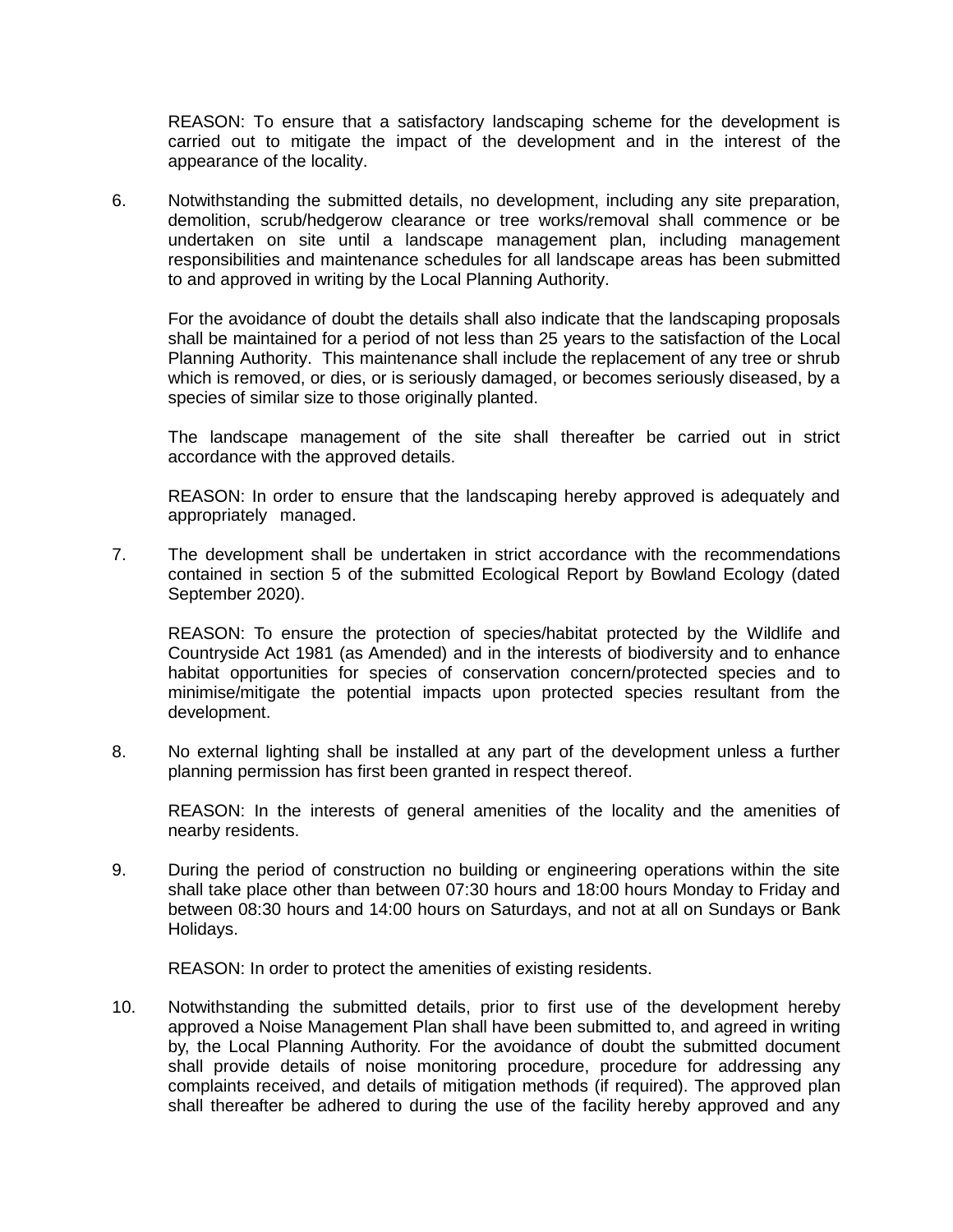mitigation measures undertaken prior to the first use of the development hereby approved.

REASON: To ensure the satisfactory management of the site in the interests of general amenity of the area and to safeguard where appropriate neighbouring residential amenity.

11. The AGP (and associated facilities) hereby permitted shall only be used between 09.00 and 21.00 on Mondays to Fridays, between 09.00 and 16.00 on Saturdays and between 09.00 and 16.00 on Sundays and Bank Holidays.

During school term time, community use of the AGP shall be restricted to between 16.30 and 21.00 on Mondays to Fridays, between 09.00 and 16.00 on Saturdays and between 09.00 and 16.00 on Sundays and Bank Holidays.

REASON: In the interests of the amenity of the area and adjoining and nearby residential properties and to ensure adequate parking is available within the site.

- 12. No development shall take place (including investigation work, demolition, siting of site compound/welfare facilities) until a survey of the condition of the adopted highway (Sawley Road) has been submitted to and approved in writing by the Local Planning Authority. The survey must consist of:
	- a) A plan to a scale of 1:1000 showing the location of all defects identified;
	- b) A written and photographic record of all defects with corresponding location references accompanied by a description of the extent of the assessed area and a record of the date, time and weather conditions at the time of the survey.

No building or use hereby permitted shall be occupied or the use commenced until any damage to the adopted highway has been made good to the satisfaction of the Highway Authority.

REASON: To ensure that any damage to the adopted highway sustained throughout the development process can be identified and subsequently remedied at the expense of the developer.

13. During the period of construction deliveries to the approved development shall only be accepted between the hours of 9.30am and 2.30pm Monday – Friday, to avoid peak traffic on the surrounding highway network.

REASON: In the interest of highway safety and consideration to the school traffic.

14. The drainage for the development hereby approved, shall be carried out in accordance with principles set out in the submitted Flood Risk Assessment (Ref No. R-FRA-9148M-01-B, Revision B, Dated May 2020). No surface water will be permitted to drain directly or indirectly into the public sewer. The development shall be completed in accordance with the approved details.

REASON: To ensure a satisfactory form of development and to prevent an undue increase in surface water run-off and to reduce the risk of flooding.